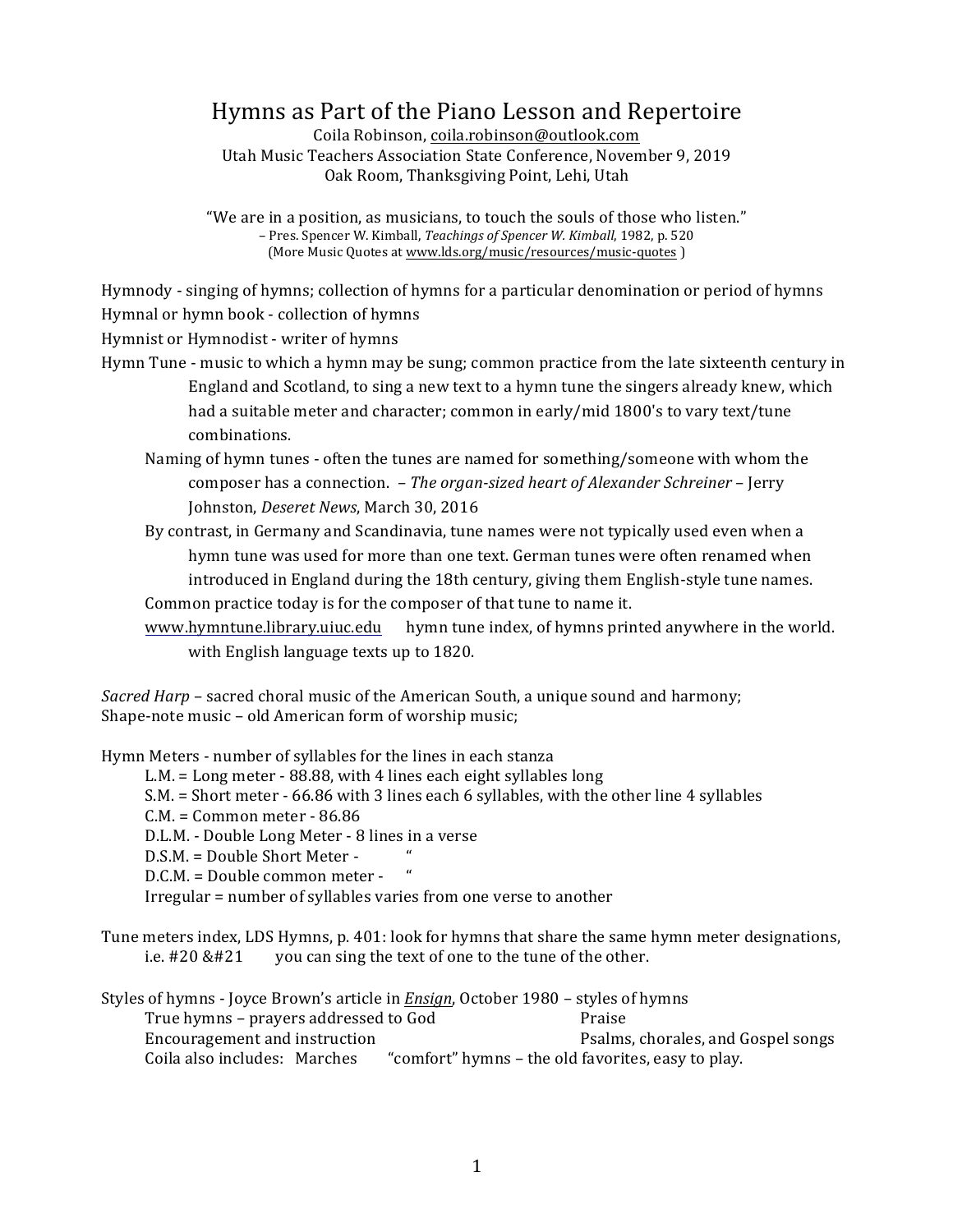William Billings, first American to collect hymns of exclusively America-composed; Early American hymn, of the Revolutionary War period, Tune in version of 1778: Note that parts labeled correspond to the modern SATB; the melody is in the tenor part.



Chester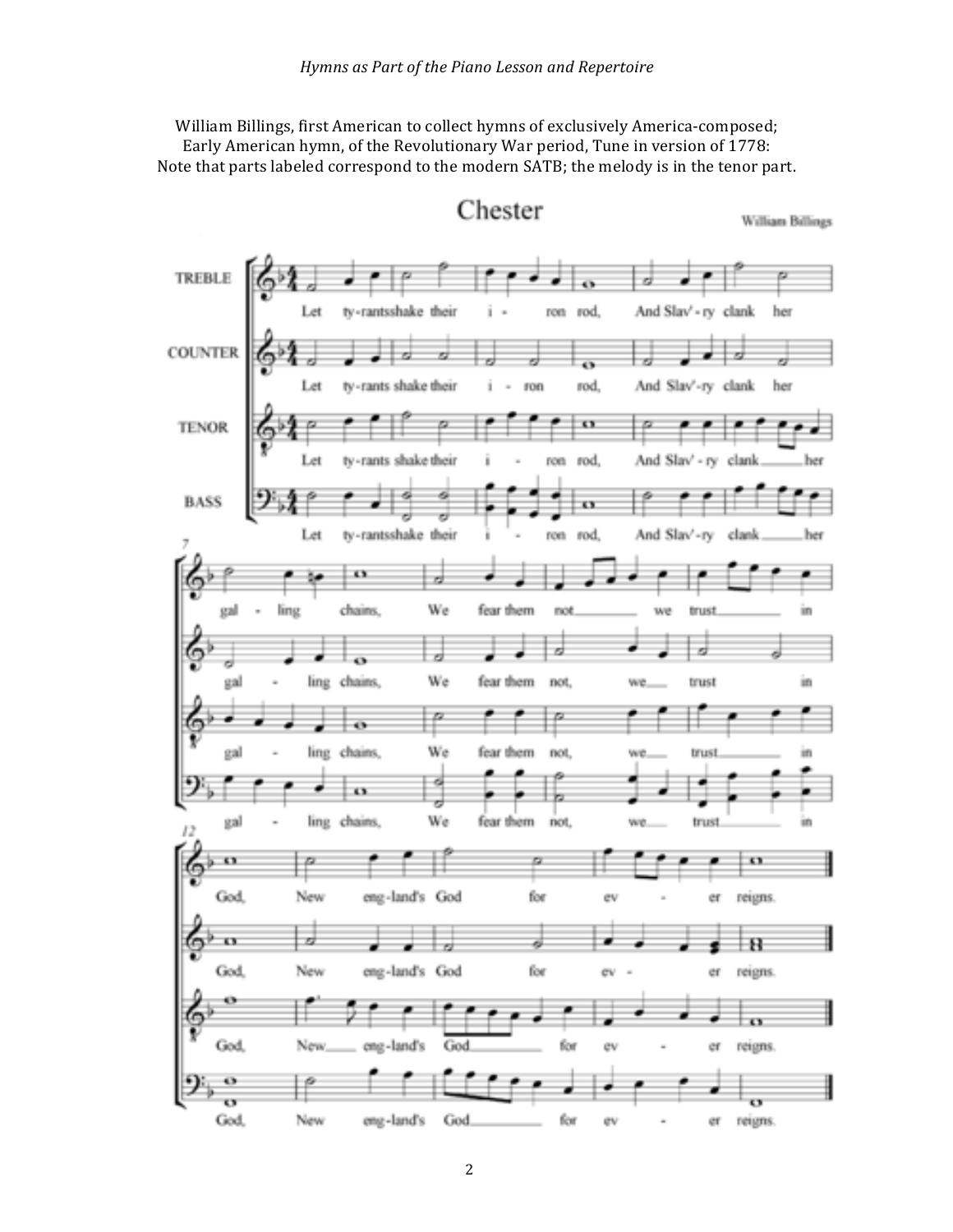Form in Hymns:

Strophic - verses, different text to the same music over and over

Binary – 2 parts in each verse; hymns can be strophic and binary; i.e. *Onward Christian Soldiers* Through Composed - no repetition

Introduction – length, "Suggested" in LDS Hymnal - depends on the hymn, size of congregation, and familiarity with the hymn;

# Basic problems in hymns: (hymns referenced are in LDS 1985 Hymns)

## **Technique**

Hymns can be played with good fingering and technique, just as any other piano music, to sound musical. Phrasing is also part of this.

### **Rhythms**

- rests: Wooburn Green/#76 rests enhance the notes around them -Mozart: "Notes are Silver, Rests are Gold"
- Triplets: *Joyful Sound*/#11, *Refuge*/#102, *Pilot*/#104\*\*, *My Prayer*/#131, *Remembranc*e/#183, *My Redeemer*/#292

practice triplets – always include the beat before and after triplets!

- sixteenth notes: the difference between treating dotted  $8<sup>th</sup>$  to  $16<sup>th</sup>$  notes as triplets vs. true sixteenth rhythm – the clean, crisp, dignity that it gives to such hymns as *Fowler*/#19 (*We Thank Thee O God For A Prophet*) - 1/12<sup>th</sup> of beat difference! examples: *Assembly*/#2 (The Spirit of God), *Lion of Judah*/#3 (Now Let Us Rejoice) DRILL THESE with your students!
- 6/8: *East Liverpool*/#223 just remember to keep the 6/8 pulse, think in 6 or 2? It depends on the character/tempo of hymn
- fermatas: *Alex*/#37; *Ein' feste Burg*/#68; *Nun danket*/#95; *Precious*/#103; *He lives*/#136; *Courage*/#243 (discussion on 3 styles of fermata for conductors; rit?) *Mormon*/#195; *Laudis Corona*/#210; *I* would follow Thee/#220; Ann/#254\*; *Parowan*/#255; *America*/#339-*National Anthem* UK/#341.

**Note Reading** - reading intervals incorrectly – create flashcards especially 6ths, 7ths, 8ths - drill those to differentiate; i.e. 6ths - *Ure*/#146; 7ths - *Gabriel*/#193

- *Gwenthlyn*/#226 m.6 differs from m.14 phrases look alike, but end differently
- Accidentals – *Azalia*/#25; *Esther*/#120; *Saul*/#173; Caroline/#179; *Margaret*/#187; *Parowan*/#255\*\* - m 5, m 21, m 23; *Child of God*/#301 - carry accidentals thru the measure (Either mark the hymn, or make copy to mark up.)
- Large reach between Bass and Tenor use  $L$  sign to indicate RH plays tenor note I tell my students that anyone who can sing Tenor can probably find their note without help, but will appreciate the pianist who plays it.
- Optional notes – *Cannon*/#21; *National Hymn*/#78; *Mormo*n/#195; *Christmas*/#202; Laudis Corona/#210; *I* would follow Thee/#220; Ann/#254\*; Parowan/#255\*; *America*/#339-*National Anthem* UK/#341 – discuss how to play.

**Key Changes** Welcome/#280 – middle section changes key

**Repeats:** *Uniontown*/#230

**Meter Change** - 6/8-4/4 - *Cumorah*/#13; *All is Well*/#30; *Lily Dale*/#34; *Kindly Word*/# 233. unusual meters: 2/4 - *Gwenthlyn*/#226; 

2/2 – *St. Anne*/#31; *Ruth*/#50; *Ebernezer*/#77; *Praise*/#79; *Duke Street*/#90; *Schoritz-Rugin*/#106; *Alma*/#154; *Royal Arm*y/#251; *Missionary Hymn*/#268; 3/4-9/8 – *Manchester*/#52; 3/2 – *Mit Freuden zart*/#70; *Lux Benigna*/#97;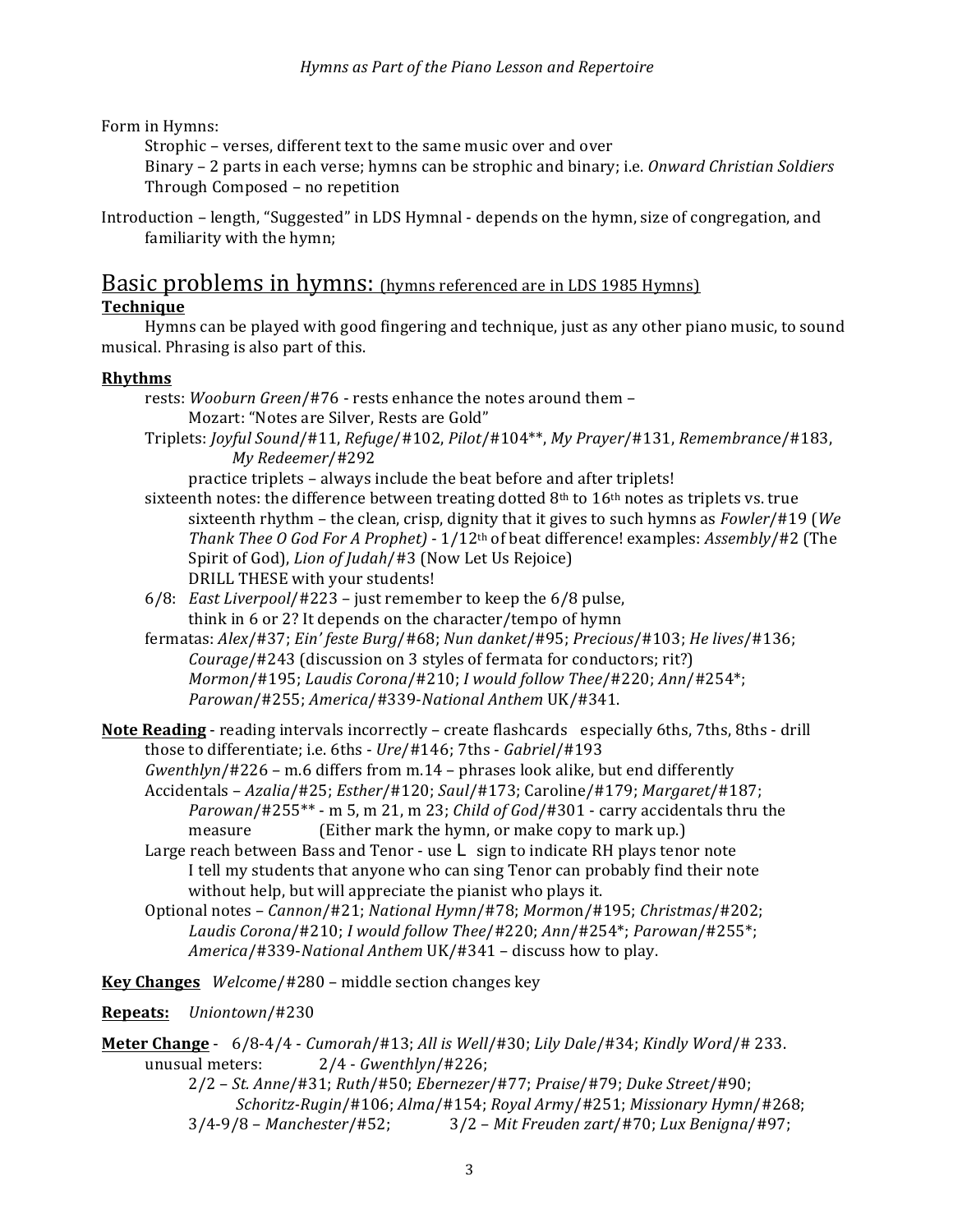6/4 – *Sarah*/#158; *Stille Nacht*/#204; *Shepherd*/#221;

**Voicing** - how to play moving parts in middle of texture

remember to hold the melody long notes while moving other parts – good technique exercise *Reliance*/#122 - hold dotted half note melody while other voices move *He Lives*/#136 - melody sustains while other parts move

Voice parts: Soprano - top Treble clef notes; Alto, lower Treble notes; Tenor, upper Bass Clef notes; Bass, lower Bass Clef notes

**Accompaniment** - - look for the piano brace! Ann/#254; *Dennis*/#314.

Unison: *Maryanne*/#291; *Conmel*/#256; *Parowan*/#255.

Duets: Deseret/#5; *Solemn Melody*/#12; *City Dale*/#34; *Sine Nomine*/#82; *Refuge*/#102; *Shepherd*/#221; *Bicester*/#232.

Solo: *Parowan*/#255; *Conmel*/#256; *Norma*/#300.

Melody in one hand: *Hudson/#1; Sanford/#59\*\*; National Hymn/#78\*; Slagelse/#144; Sarah*/#158; *Bethlehem* (Careless)/#186; *Railway to Heaven*/#273; Left Hand: God be with You/#152; *Bavaria*/#157; Right Hand: *Seminary*/#219 - triads.

**Introductions** : Alma/#154; National Hymn/#78 – fanfare intro; Norma/#300 introduction and

ending

**Endings:** *Easter Morn*/#198, *Called to Serve*/#249 – how long to hold a fermata? Norma/#300;

**Verses – Varied:** *Sine Nomine*/#82, *Easter Morn*/#198 - need to practice the changes from verse to verse Extra verses *Cumorah*/#13, *Cache*/#14, *Duane Street*/#29

**Moveable clef**: think as transposition – where is middle C? Men's arrangements #319-337 Hymn arrangements for women #309-336

## Hymn arrangements for women and men -

For LDS hymns: churchofjesuschrist.org/hymns print out a hymn in a different key!! Excellent source for LDS hymns if you aren't familiar with them, or purchase a copy of the hymnbook at Deseret Book or at any Distribution Center (great store in Family Center, Midvale)

# Students not interested in playing hymns.

for philosophical reasons, or other reasons; use classical literature - see list of possibilities below; Bach chorales for upper level students; every American student should be able to play patriotic songs!

*America/My Country tis of Thee:* hymnary.org - search for My country tis of thee > pdf *America the Beautiful:*

https://songsandhymns.org/pdf/sheet\_music/america-the-beautiful.pdf *Battle Hymn of the Republic:* hymnary.org - Battle Hymn of the Republic > pdf *The Star Spangled Banner*: http://imslp.info or http://javanese.imslp.info/files/imglnks/usimg/3/31/IMSLP101848-PMLP208661- The\_Star\_Spangled\_Banner\_Stults\_-\_001G\_Vocals\_Only.pdf

Hymn-like classical music – for students who would benefit from learning hymn-like music – many of these pieces would also make suitable prelude music:

J. S. Bach *Chorale* Reverent and Beautiful Book 1, ed. D. Wolford (Jackman Music) C. P. E. Bach *Pastorale* Ludwig von Beethoven Andante in F F. Burgmuller *Hymn*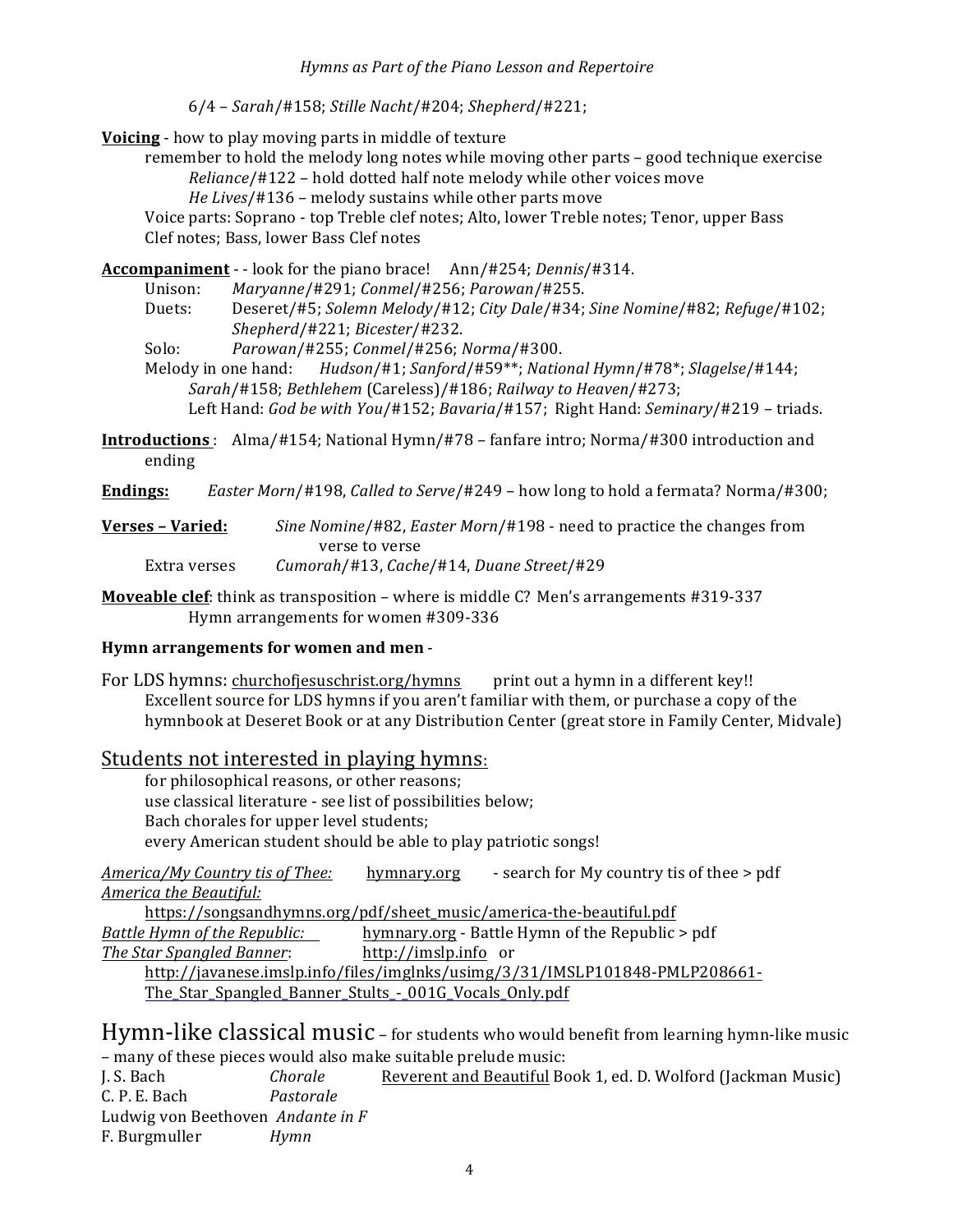#### *Hymns as Part of the Piano Lesson and Repertoire*

|                      | Les bohemiens (The Gypsies)<br>Eighteen Characteristic Pieces:               |
|----------------------|------------------------------------------------------------------------------|
|                      | Les Cloche de Matines (Matin Bells)<br>Le Separation (Parting)               |
|                      | La Candeur (Frankness)<br>Twenty Five Easy and Progressive Studies, op. 100: |
|                      | La Chasse (The Chase)<br>L'Arabesque<br>Pastorale                            |
|                      | Ave Maria La Tarentelle (Tarentella)<br>Harmony of the Angels                |
| Frederick Chopin     | Prelude in A Major                                                           |
| Christoph von Gluck  | O Savior, Hear Me                                                            |
| Arcangelo Corelli    | Adagio                                                                       |
| J. B. Duvernoy       | Primary School 25 Elementary Studies, op. 176: XI, XX, XXIV                  |
| <b>Edward Grieg</b>  | The Watchman's Song                                                          |
| Alexandre Guilimant  | Prelude in F                                                                 |
| Cornelius Gurlitt    | Albumleaves for the Young, op. 101: 2. Morning Prayer; 18. Sunday            |
| George F. Handel     | Lord, at Departing (postlude)                                                |
| Franz Joseph Haydn   | Arietta (theme and variation)                                                |
|                      | O Thou That Girdeth Me With Strength                                         |
| Stephen Heller       | Melodious Studies, op. 45: L'Avalanche                                       |
| Felix Mendlessohn    | The Parting Hour<br>Spring                                                   |
| W. A. Mozart         | Prelude in F                                                                 |
| Robert Schumann      | Album for the Young: A Chorale<br>Melody<br>Norse Song                       |
|                      | An Important Event (more than 4 part, but chordal) Soldier's March           |
| Peter I. Tchaikovsky | Album for the Young: Morning Prayer<br><b>Evening Song</b>                   |

# **Schumann**



# Other activities with hymns:

Analyze the cadences and other chords – consider the possibilities of playing by ear when hymnbooks aren't available

Sightreading tool:

Dr. Robin Hancock, of BYU piano faculty, asks his students to sightread 50 hymns a week - that would take less than 8 weeks to complete the LDS Hymnal!

Improvising on the hymns:

Kevin Olson encourages his students to improvise for prelude and postlude. It doesn't need to be complicated, just something a little more soothing and less blocky. EXCELLENT conference session at 2018 UMTA Conference!

Hymnathon - great idea from Barbara Elison, Orem Chapter - Coila's Music Studio featured one every spring, with a different theme/emphasis each year.